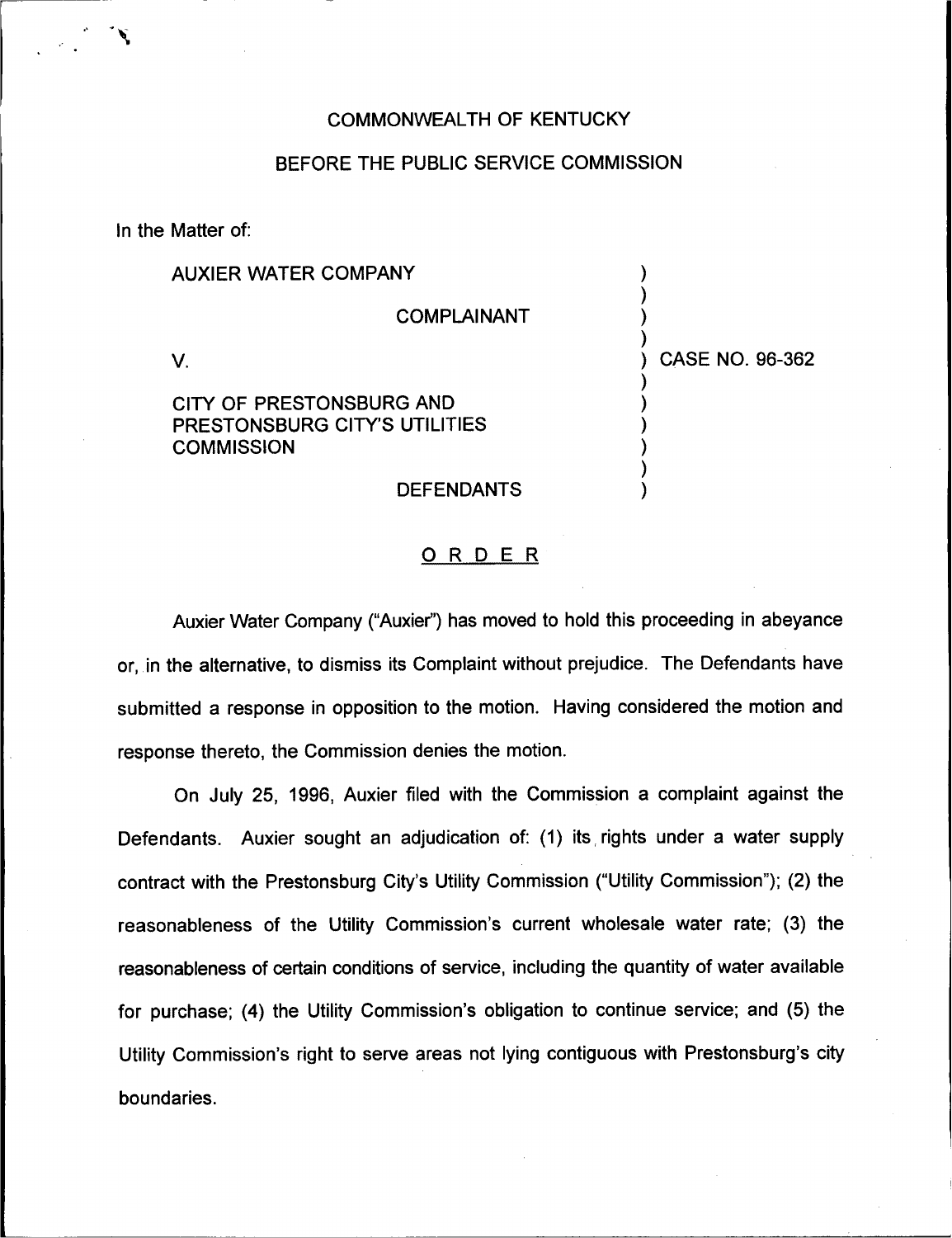Upon the Defendants' motion, the Commission on April 2, 1997, dismissed that portion of Auxier's complaint that dealt with the Utility Commission's right to serve certain areas. The Commission found that it lacked jurisdiction to address that issue. On May 23, 1997, Auxier brought an action for review of the Commission's Order of April 2, 1997. Its action is currently pending before Franklin Circuit Court."

Auxier now moves to hold this proceeding in abeyance pending a final ruling on its action for review. In support of its motion, Auxier contends that the territorial issue is an integral part of its Complaint. Auxier asserts that the Commission cannot establish the appropriate quantity of water which the Utility Commission is to make available to Auxier until the full extent of Auxier's service territory is known. All issues, it asserts, must be resolved simultaneously.

The Commission has previously recognized that "absent unusual circumstances... a complainant is entitled to be the master of his case and should have the right to determine how it is presented to the Commission." Case No. 90-108, Americoal Corp. v. Boone Countv Water and Sewer Dist. (Ky.P.S.C. Aug. 21, 1991) at 2. The Commission also recognizes that Defendants are entitled to a prompt resolution of complaints brought against them.

Based upon its review of the procedural history of this case, the Commission finds no reason to grant Auxier's motion. Granting the motion at this stage of these proceedings would unduly prejudice the Defendants. Auxier was long ago aware of its

 $\mathbf{1}$ Auxier Water Comoanv v. Citv of Prestonsbura, No. 97-Cl-00824 (Franklin Cir. Ct. Filed May 23, 1997).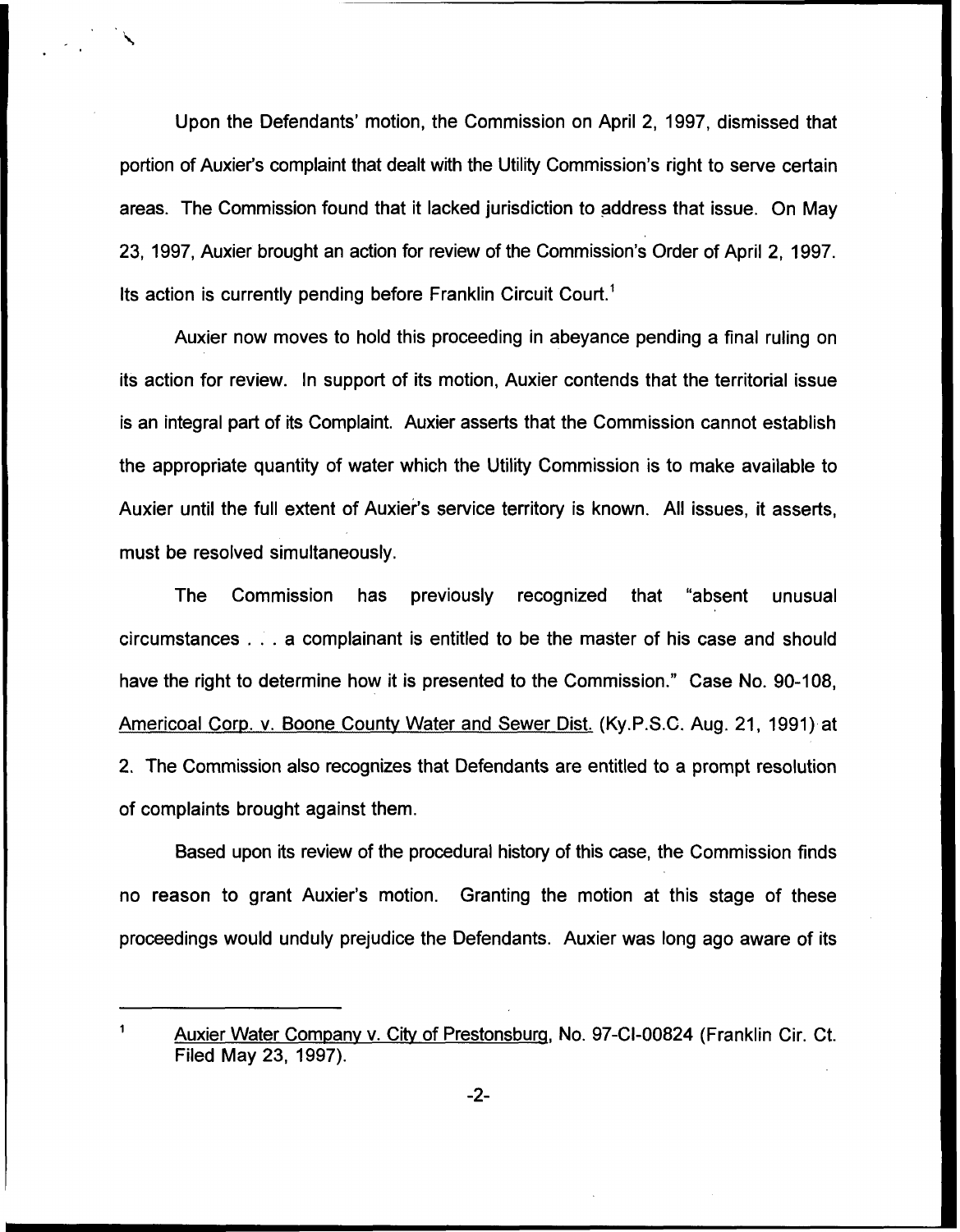need to simultaneously resolve all issues raised in its complaint and the complications posed by the Commission's Order of April 2, 1997. It took no action to have these proceedings held in abeyance and instead engaged in extensive discovery. Despite several opportunities to raise its need for simultaneous resolution of all issues, Auxier remained silent until the eve of the deadline for the filing of written testimony. As a result, the Defendants have incurred significant costs to prepare their defense.

The Commission, moreover, is not convinced that the judicial proceedings will be quickly resolved. Although eight months have elapsed since Auxier brought its action for review, the action remains at a preliminary stage. Assuming a prompt decision from Franklin Circuit Court, appeals of the Franklin Circuit Court's decision may leave the Commission proceeding in abeyance for several years.

For similar reasons, the Commission finds that dismissal of the Complaint without prejudice is inappropriate. Discovery had been completed. Written testimony is due shortly. Both parties have already incurred significant costs to prepare their cases. This case has come too far not to reach resolution.

IT IS THEREFORE ORDERED that:

1. Auxier's Motion to Hold Proceeding in Abeyance or, in the Alternative, to Dismiss without Prejudice is denied.

2. Ordering Paragraph 3 of the Commission's Order of November 20, 1997 is vacated.

 $-3-$